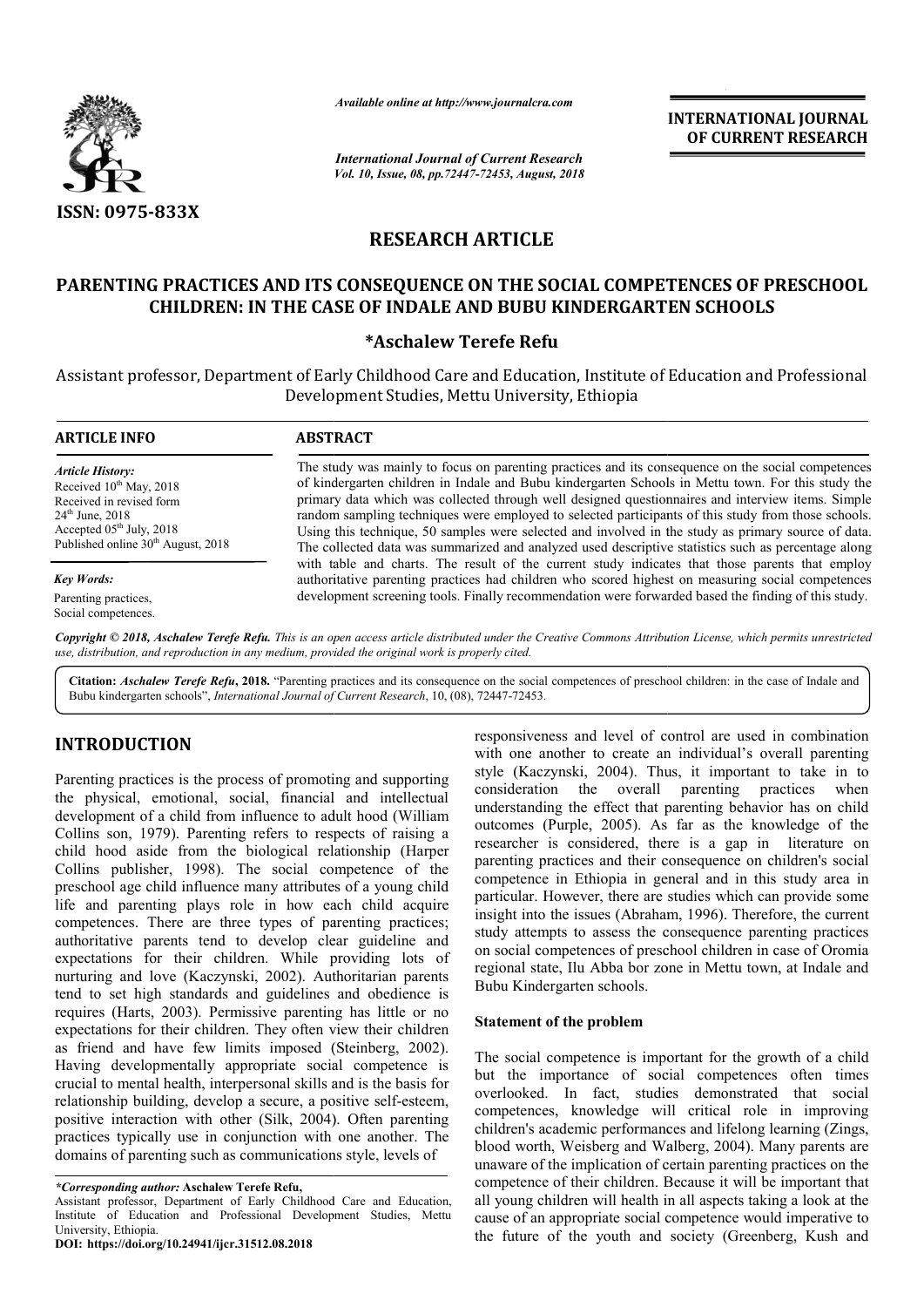Michael, 1998). When children have a lack of social skills and behavior regulations, academic and peer success can be difficult. In addition, the social competence, the way parents who's their child also has an impact on their childhood. Based on three parent practices authoritative parenting styles, authoritarian parenting styles, and permissive parenting styles we may be able to address the positive and negative behaviors associate with each parenting style.

The purpose of this study was to assess the extent to which parenting practices affect preschool children's social competences, more specifically; the study addressed the following research question. These are:-

- What is the most prevalent parenting practice in Mettu town?
- Is there any relationship between parenting practices and children's social competences?
- Is there any relationship between families' educational background and parenting practices?

# **Objectives of the study**

**General objective:** The main objective is to assess the parenting practices and its consequences on the social competences of preschool children in of Indale and Bubu kindergarten schools in Mettu town.

### **Specific objective**

- To identify the most prevalent parenting practices.
- To investigate the relationship between parenting practices and social competence of preschool children.
- To examine the relationship between family educational background and parenting practices.

### **Significance of the study**

The result of this investigation is used to show the relationship between parenting style and social competences of children. It can also be used as a source of information in the future for the deprived families to know about their parenting style and its influence on children's social competence. It provides a better awareness for parents and other responsible community members regarding the way children are supposed to be raised and its future implications on their social competences.

#### **Delimitation of the study**

Geographically, this study is delimited to Mettu town, Indale and Bubu kindergarten schools. On the other hand, conceptually, it is delimited to parenting practices and its consequences on social competencies of preschool children.

# **Operational Definition of terms**

**Parenting Practices**: Style that represent standard strategies that parents use in child rearing.

**Authoritative parenting Practice**: Parent who guide and expect their children and provide a lots of nurturing and love. **Authoritarian parenting Practice**: - parents who raise their children to guide and control in different perspectives when they do any activities.

**Permissive parenting Practice:** - parents who is careless to their children, and let their children to do what they want.

**Social competences**- are to measuring children's ability to function effectively when they do any activities.

# **REVIEW OF RELATED LITERATURE**

### **Theoretical Models of Parenting Practices**

Before describing the theoretical conceptualization of parenting styles it is essential to define parenting first and distinguish between parenting styles and parenting practices. Parenting as defined as Bradley and Caldwell (1995) are the regulation of behavior and development of the children, with the intention that they can live a socially desirable life adapt to their environment, and pursue their own goals. Parenting is a socialization process through which parents transfer their cultural values, beliefs, traditions and norms as well as other socially and culturally desirable behaviors to their children, adolescents, and young adults to be good citizens of the society and for the attainment of adult competence. Although the terms parenting styles and parenting practices are often used interchangeably by researchers, there is a difference between two concepts. Parenting styles, as defined by Baumrind are the consistent pattern of parental behavior and attitude which parents interact and deal with their children and adolescents along two parental dimensions that are demanding and responsiveness (Baumrind, 1966). According to Baumrind, demandingness refers to parental behavior and attitudes to integrate children in to the family by demanding maturity in their children, supervising and disciplining their children and showing willingness to control the behavioral problems of their children and responsiveness refers to the degree to which parents instill Independence, self-regulation and self-assertions in their children by agreeing to be cognizant and supportive of their children's interest, need and demands. Other psychologists (Darling and Steinberg, 1993) defined parenting style in a more elaborated way as a reflection of the relationships between the parent and child and the qualities of these relationship among them (The emotional attachment in which parents rear their children and adolescents). Specifically, parenting style is "a constellation of parental behaviors and attitudes towards their children that are conveyed to the children and that as a whole create an emotional bond in which the parents behaviors are expressed" (Darling and Steinberg 1993).on the other hand, parenting practices, as defined by Darling and Steinberg (1993) are specific behaviors and attitudes demonstrated by parents in socializing their children, such as doing assignments with their children, providing their children with time to read, assisting their children when they encounter problems and attending their children's school activities to enable them to succeed in schools. Generally, parenting styles refers to the global construct reflecting the parental behaviors and attitudes towards their children and qualities of interactions and relationships among parents and children and used to categories parents typologically, whereas parenting practices refer to the specific behavior and attitude which are shown by attitude which are shown by parents in rearing their children. The first theoretical tripartite model of parenting style was

postulated by Baum rind (1966, 1967, and1973). she identified that parenting style fall in to three main categories (i.e. *authoritarian-*firm but not warm, *permissive-* warm but not firm, and *authoritarian-*warm and firm),which focus on four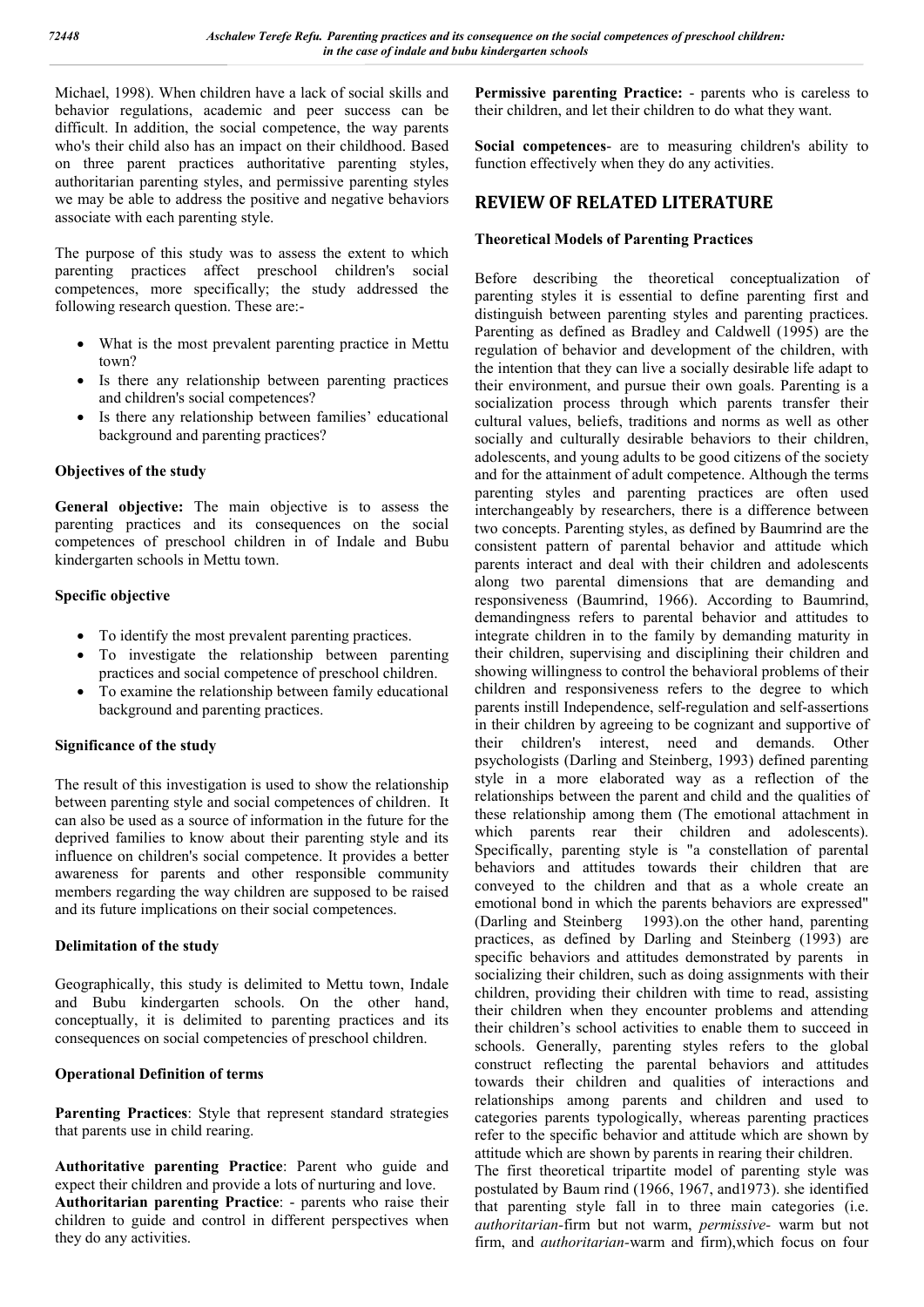important aspects of family functioning, namely nurturance or warmth, firmness and clarity of control, level of maturity demands, and degree of communication between parent and the child later, by analyzing Baum rind's conceptualization of parenting styles, Maccoby and Martin(1983) elaborated and revised her typologies.

### **Typology of Parenting Practices**

According to Baum rid (1991) there are three types of parenting style and their typical characteristics are as follows;

- 1. **Authoritative Parenting Practices:** A parenting style characterized by an optimum balance of responsiveness and demandingness and directing children in a rational, issues oriented, disciplined manner by clarifying the reasoning behind the rules. It is high in all four dimensions of families functioning. As noticed by Maccoby (1992) authoritative parents know and understand children's Independence, encourage verbal communication, allow children to participate in decision making of the family and want the children progressively undertake more responsibility for reacting to the needs of other people in the family with in their abilities. This Type of parenting style consists of a constellation of parental characteristics of high standards such as high emotional attachments and support to children, encouragement of a two way communication between parents and children, and consistent implementation of rules established by parents (Baum rind, 1991). According to Baum rind (1971, 1991), the authoritative parenting style is positively correlated to different developmental outcomes (e.g., academic achievement and social behaviors) of children. In addition, Holmbeck (1996) noted that authoritative parenting style is the most beneficial for children's and young adults because it is positively correlated to numerous positive outcomes (e.g, self-esteem and self-reliance).
- 2. **Authoritarian Parenting Practices:** A parenting style marked by parental behaviors that are highly restrictive and very demanding. It is high in control and maturity demands, but low in nurturance and bi directional communication between parents and children. Authoritarian parents constrain their children's independence and they want their children to follow strict parental rules and order without any questions by threatening severe punishment if children violet these rule and order. As noted by Baumrind (1971) children with authoritarian parents tend to be anxious, socially withdrawn, and unhappy.
- 3. **Permissive Parenting Practices:** A parenting style, at the other extreme characterized by non-restrictiveness and high levels of responsiveness. It is high in nurturance but low maturity demands, supervision and bi-directional communication between parents and children. According to Baumrind (1989), the permissive parenting style is a careless style in which parents make few demands, encourage their children to express their feelings and barely use power to gain control over their behavior and tend not to need mature behavior from their children but encourage their children's independence instead. As noted by Hetherington and (1986), children with indulgent parents are low selfreliance, achievement orientation, and self-control.

#### **Parenting Practices in Ethiopian Cultural Context**

It is evident that parents in all cultures are the primary socialization agent responsible for transmission of cultural values, belief, tradition, and norms which are necessary for the attainment of cultural standards of competence to their children. Ethiopia is no exception and thus Ethiopian parents employ child rearing practice in socializing their children in accordance with their cultural and religious beliefs, traditions, norms and value system. There is a lack of research literature on parenting style and their effect on children, adolescents and young adult's development in Ethiopia. However there are studies which can provide some insights into the issue (Abesha,1997; Abraham,1996; Birhanu;1996; Cox,1967; Habtamu,1979,1995; Haile,1971; Kassahun,2005; Levin,1965; Markas,1996; Ringness and Grader, 1974; Sileshi,1998; Sileshi and Sentayehu,1998; Tilahun,2002;Yekoyealem,2005). Some of these studies reported that an authoritarian parenting style was predominantly employed among the families of Ethiopia.(Abraham,1996; Cox,1967; Habtamu,1979,1995; Haile,1770; Levine,1965; Ringness and Garder,1774). However, in other study it has been consistently found that the type of parenting style predominantly practiced in families of the country was authoritative (Abesha, 1997; Birhanu, 1996; Markos, 1996; Seleshi, 1998; seleshi and sentayehu, 1998; Yekoyealem, 2005). Some studies have also shown that the most commonly practice parenting style in Ethiopians families differs as a function of children's sex. For instance, studies with a sample of junior secondary school students have demonstrated that parents were authoritative for their daughters, but authoritarian for their sons (Seleshi, 1998; Seleshi and sentayehu, 1998; Sentayehu, 1998). Another study with the sample of high school students reported that authoritative parenting style was the most predominantly adopted parenting style for sons (Kasahun, 2005). He explained that the predominance of neglectful parent practices for high school aged males by saying that when males enter high school the parents may believe that their sons can manage themselves and thus they reduce their control as well as their close relationships. However, this explanation may not be justifiable when Ethiopian culture beliefs regarding children's development are concerned (Kasahun, 1994). This is because, as demonstrated by some empirical studies in Ethiopia (Sedate, 1994; Fieriness and Gander, 1974; Seleshi, 1998; Seleshi and Sentayehu, 1998; Teshome, 1976), parents attach very high values to their children and then they are not expected to use a neglectful parenting style, which is detrimental for the developmental outcome of their children, in rearing their sons. Therefore, it's premature to conclude that Ethiopian parents employ a neglectful parenting style for their son: and to accept their traditional and custom in Ethiopian culture that fosters more distant parenting for sons. A probable explanation for the findings of early studies which documented that an authoritarian parenting style was the most commonly practiced parenting style could be then the socio - political system which adhered to authoritarianism in every area of human activities. On the other hand, a likely reasons for the finding of the studies in the last two decades which reported that an authoritative parenting style was the most predominantly employed parenting style could be, as noted by numerous researchers (e.g Atsede, 1994; ringess, and Gander, 1774; Seleshi, 1998; seleshi and Sentayehu,1998;Teshome, 1976) Ethiopian parents attach very high values t their children's in the hope that they will provide social and economic and psychological support for their parents especially when they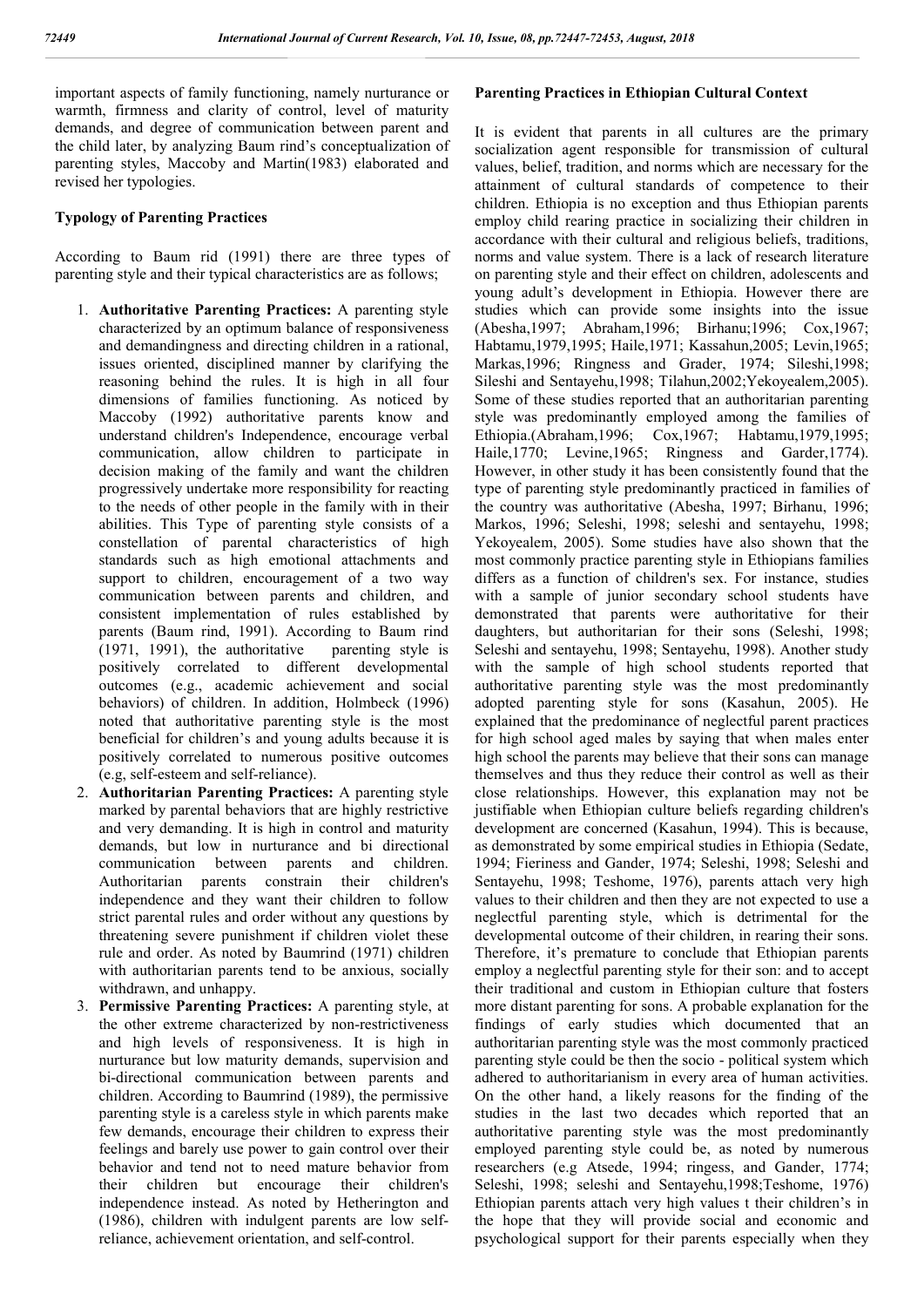become older, and to ensure their continuity of of family lineage. Another possible explanation could be that the rapid socio political change that has been induced in the country in the drive for modernization and globalization may have resulted in some cultural changes including child -rearing practices. This is why some investigators affirmed that a change in the socio political system is accompanied by cultural changes (Laosa, 1981; Pauswang, 1970). For this reasons, parents may employ more accepting, firm, and democratic child rearing practices (I,e authoritative parenting style). Even so if we evaluate the findings of the studies which have been conducted after 1995 we find that there are mixed findings regarding the type of parenting style predominantly practiced in the families of Ethiopia. For insistence, Abraham (1996 in his study on child rearing practice in Siltigna speaking community (i.e. Silte ethnic group) found that an authoritarian parenting style was the most common. In addition, some other studies (Kassahun, 2005; Seleshi, 1998; Seleshi and Sentayehu, 1998) documented differences in the most commonly practiced parenting style as a function of the children's sex, although the findings regarding the most commonly practiced parenting style for sons are equivocal. In contrast, some of the remaining studies after 1995 reported that an authoritative parenting style was the pre dominantly practiced parenting style in the families of Ehiopia (Abesha, 1997; Birhanu, 1996; Markos, 1996; Yekoyealem, 2005). Consequently the studies conducted so far do not provide clear evidence to conclude which parenting style (I.e authoritative, authoritarian, indulgent, or neglectful parenting style) is commonly adopted in the family of Ethiopia .This calls for further study, which uses a large sample of diverse ethnic groups of the country, to fully understand which type of parenting style is dominantly practiced in the families of Ethiopia.

#### **Parenting Practices and Social Competence of Kindergarten children**

A social competence refers to children ability to function effectively in social interactions, usually with other children (Denham, 2001). Although it is often recognized that there is some overlap between emotional competence and social competences, the latter is usually defined by ones social skills and peer status whereas the former focuses on moral interpersonal qualities such as the ability to understand or produce appreciate signals (Halberstadt, 2001). There are variety of behaviors related to making and maintaining positive social relationships in the preschool years such as initiate and maintain social interaction, understand and follow the rules, solve social problems, regulate their emotion, and demonstrate trust in others. For example, young children who display more positive affect were found to be given more attention by play partners. Similarly when parents report that their children display lower level of negative effects; children tend to be related more favorably by teachers. Finally, observed positive affect among kindergarten age children being rated by teachers and peers as more socially competent both concurrently and one year later in first grade (Isley, Oneil, Clatfetter, parke, 1999). Additional parenting style would found to predict child wellbeing in the domain of social competences, academic performances, psychological competences and problem behavior. Proposal based on parent interview, child reports, and parent observation; consistently fluid that children and adolescent whose parents are authoritarian rate themselves and are rate by objective measures as more socially and

instrumentally competent than those whose parents are none authoritative (Baumrind, 1991).

# **MATERIALS AND METHODS**

#### **Research design**

Based on the objectives of the study, corelational design with mixed method was employed. The approaches or the method used in this research is Quan + Qual.

#### **Description of the study area**

The study was conducted in Oromia regional state in Illubabor zone at Mettu town in Indale and Bubu kindergarten schools.

### **Sampling techniques and sample size**

There are 7 preschools in Mettu town out of that researcher selected two preschool by using simple random sampling techniques, the total number of children in both indale and Bubu kindergarten, where 201 (112 Students where Indale private preschool children) in this students 47 male and 65 females and from 89 Students where in catholic preschool children out of this male 47 and female where 42. The study also included 190 parents of children in both preschool and 22 teachers. Simple random sampling technique particularly Lottery method was used to draw the subjects.

**Table 1. Sample from Indale and Bubu Kindergarten Schools**

| School           | Population |     | Male | Female | Sample |
|------------------|------------|-----|------|--------|--------|
| Indale preschool | Student    | 110 | 45   | 65     |        |
|                  | Parents    | 98  | 80   | 18     |        |
|                  | Teachers   | 15  |      | 15     |        |
| Bubu preschool   | Student    | 105 | 49   | 56     |        |
|                  | Parents    | 92  | 50   | 42     |        |
|                  | Teacher    |     |      |        |        |

#### **Data Gathering tool and Instruments for data collection**

The data that used for this study was obtained from primary sources. The primary sources are preschool teacher, and children families or parents. The questionnaires that was developed and employed was close -ended items to gather data on parenting practices of preschool children, including background information and measuring social competences of preschool children both in Indale and Bubu kindergarten schools.

#### **Method of data analysis**

In analyzing the data collected for this study, both descriptive and inferential statistical analyses were employed. That is, frequency counts and simple percentage were used to analyze respondents' personal information in section. The collected data was obtained from the authorities in charge in institution or preschool then one day the questionnaire was distributed to subjects under study. Moreover the priority handing out the questionnaires to the subject, they were informed about the purpose of the study it was assured that the participation has been voluntary. This study was analyzed in through quantitative by percentages and table then the data was analyzed through quantitative description in words.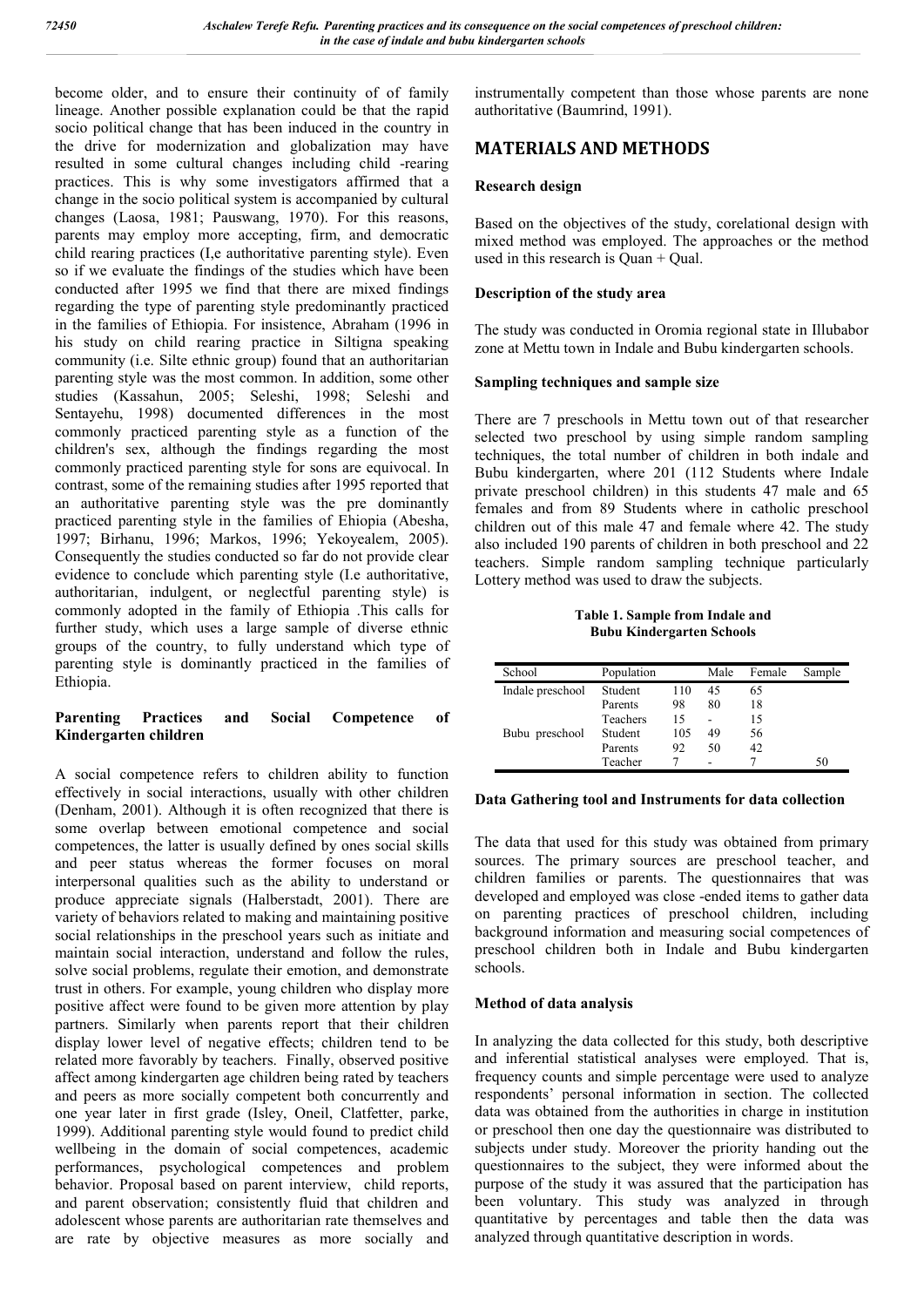### **Ethical Consideration**

Throughout conducting the study ethics of code of conduct has been used in the whole procedure as data collection. The purpose of this study was explained and volunteerism was asked and finally the issue of confidentiality was secured.

### **DATA ANALYZE AND PRESENTATION**

This section deals with the result and discussion of data are gathered through questionnaires from participants. The questionnaire was distributed to be filled out and returned by the sample of population of the study. 50 copies of questionnaire were distributed to the respondents and the entire questionnaire were filled out and returned.

**Table 2. Socio Demographic Characteristic of the Respondents** 

| Variables          |            | Frequency | Percentage |
|--------------------|------------|-----------|------------|
| Sex                | Male       | 35        | 70         |
|                    | Female     | 15        | 30         |
|                    | Total      | 50        | 100        |
| Ethnicity          | Oroma      | 48        | 96         |
|                    | Amhara     | 2         | 4          |
|                    | Other      |           |            |
|                    | Total      | 50        | 100        |
| Religion           | Orthodox   | 10        | 20         |
|                    | Muslim     | 5         | 10         |
|                    | Protestant | 35        | 70         |
|                    | Other      |           |            |
|                    | Total      | 50        | 100        |
| Family back ground | Literate   | 42        | 84         |
|                    | Illiterate | 8         | 16         |
| Total              |            | 50        | 100        |

As indicated on the above table out of 50 respondents 35 or70% were male and 15 or 30% were females this shows that most respondents were male. The table also showed that 48 or 96% subjects from Oromo, 2 or 4% were Amhara and there are no respondents from other subjects, therefore, the majority of the respondents are Oromo. As can be noted from the above table, out of 50 respondents 10 or 20% were orthodox. 5 or 10% were Muslim and 35 or 70%were protestant and there are no respondents from their subjects, therefore the majority of subjects follow Protestants. Finally, as stated on the above table 42 or 84%respondents were from illiterate families. Therefore, we can understand that most respondents were from literate families.

**Table 3. Parenting practices in Mettu town**

| No            | Parenting style | Frequency | Percent |
|---------------|-----------------|-----------|---------|
|               | Authoritative   | 30        | 60      |
| $\mathcal{P}$ | Authoritarian   | 14        | 28      |
|               | Permissive      |           | 12      |
|               | Total           | -50       | 100     |

As indicated above table out of 50 respondents 30 or 60 %were parent who practice authoritative parenting style and 14 (28%) were parent who follow authoritarian parenting style and finally as stated above table out of 50 respondents 6 or 12% were who practice permissive parenting style .Therefore we can understand that most of parents who are practice authoritative patenting style in both Indale and Bubu kindergarten schools.

**Table 4. The relationship between parenting practices and social competence of preschool children**

| <b>Parenting Practices</b> |                               | Authoritative | Authoritarian | Permissive |
|----------------------------|-------------------------------|---------------|---------------|------------|
| Social<br>competences      | Pearson<br>Correlation        | .213          | .115          | .101       |
|                            | Sign<br>level<br>$(2-tailed)$ | .031          | .044          | .510       |
|                            |                               | 30            | 14            |            |

#### **Parenting style and social competence**

The finding of the study on above table shows relationship between parenting practices and child social competences. The results of the study depict a positive correlation between authoritative parenting practices and good social behavior. The sign .031 shows a positive and significant relationship between authoritative parenting practice and good conduct. This can note that children of authoritative parents exhibit pro social behaviors such as co-cooperativeness, sobriety, empathy etc. In their relationship with their peers and staff hence the teachers rating them as socially competent was .031<.05. This style of parenting was effective in shaping the lives of the children's hence making them put up acceptable behaviors in school. The results also demonstrate a relationship between authoritative parenting style and social incomplete. It is realized that authoritarian parenting style has a negative relationship (-044) with pupils behavior. Children of authoritarian parents were rated by their teacher as socially incompetent. This style of parenting was not effective in controlling and shaping the children behavior.

The results however, did not show any relationship between permissive parenting style and students conduct. From the results, the hypotheses that there is no relationship between parenting style and students social development is rejected. Evidence suggests that there is a relationship between authoritative and authoritarian parenting style and children social development. Children of authoritative parents behave better than those of authoritarian parent and vice-verse. This revelation points that out of that authoritative parenting practice is very essential to learning outcomes while authoritarian of parenting practice is inimical to pupil's academic and non-academic achievements.

**Table 5. Measuring social competences of kindergarten school children**

| NO | Social competence     | Frequency | Percent |
|----|-----------------------|-----------|---------|
|    | Poor social competent | 6         | 12%     |
| າ  | Well social competent | 44        | 88%     |
|    | Total                 | 50        | 100%    |

As indicated above table out of 50 children in both Indale and Bubu preschool children who are poor social competent are 6 or 12%,that means from out 50 children 6 or 12% are score social competence measure <40, and children who are well social competent are 44 or88%are score social competence measure  $>40$ . As above table indicate that, the family educational background in literature parents 36 or 72% are practices their parenting style authoritative, 4 or 8% are parent who practice parenting styles authoritative, 2 or 4% are parents who practice their parenting styles of permissive are 2 or 4%. The educational background in illiterate parents 1(2%) are practice their parenting style authoritative 2(4%) are parents who practice parenting style authoritarian and parent who are practices their parenting style of permissive are 5(10%).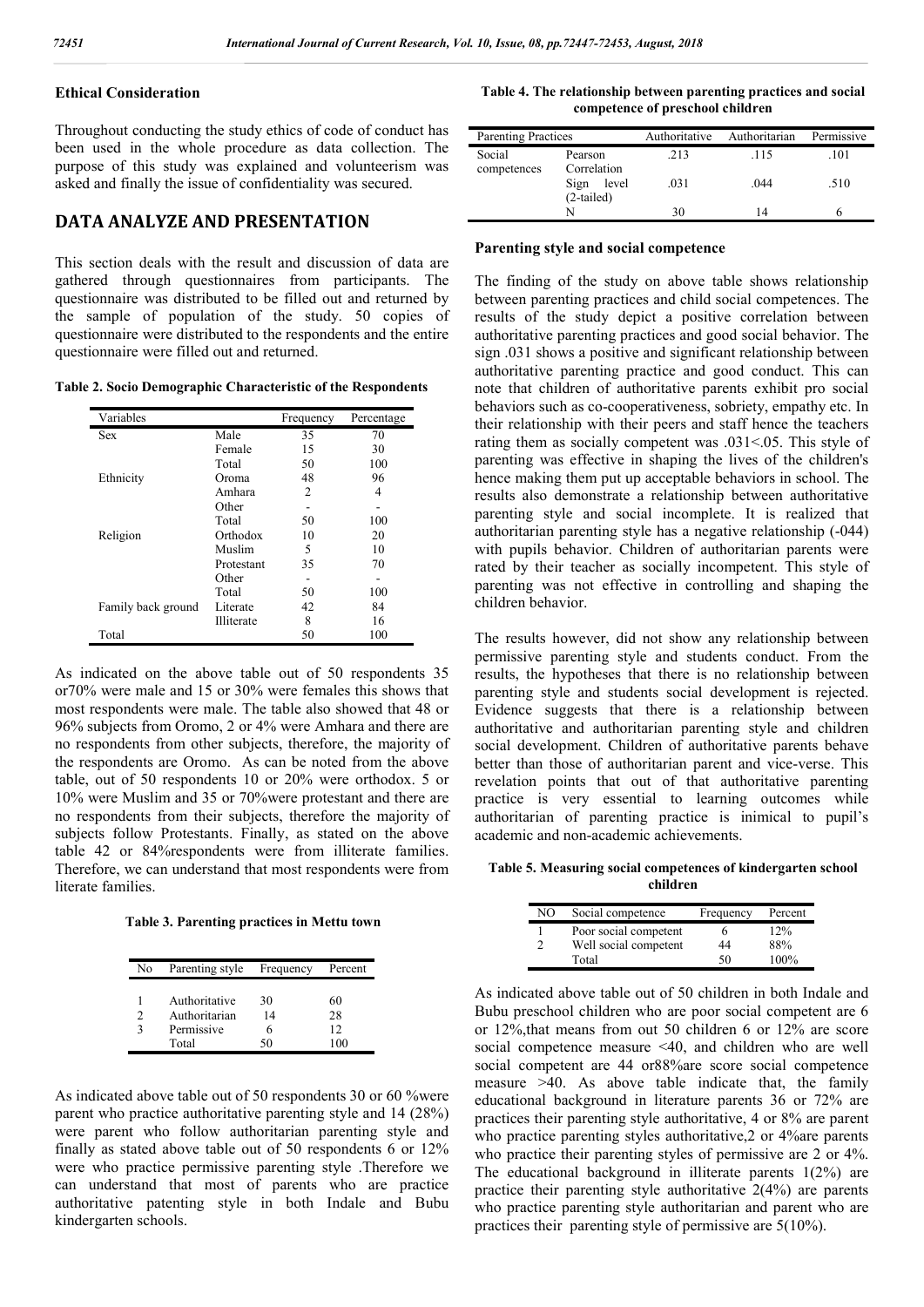| NO             | PEB        | Frequency | Percentage | Parenting style                              | Frequency | Percentage      |
|----------------|------------|-----------|------------|----------------------------------------------|-----------|-----------------|
|                | Literate   | 42        | 84         | authoritative<br>authoritarian<br>permissive | 36<br>4   | 72%<br>8%<br>4% |
| $\mathfrak{D}$ | Illiterate | 8         | 16         | authoritative<br>Authoritarian               |           | 2%<br>4%        |
|                | Total      | 50        | 100        | permissive                                   | 50        | 10%<br>100%     |

**Table 6. To examine the relationship between educational background and parenting style**

The result above shows that there is strong relationship between family educational background in literate parents and parenting style. Most of parents who literate are practices authoritative parenting style that means out of parents 36(75%) are practices authoritative parenting style.

# **DISCUSSION**

This chapter discusses the finding of the study in comparison with other studies on similar theme. In doing so, it attempts to discuss the relationship found among parenting style, and social competence of preschool children. In this part we were discussed about the most prevalent parenting style, parent practices on their children, and secondly were discussed also the relationship between parenting style and social competence of children in both Indale and Bubu preschool and lastly were discussed about family educational background and parenting style.

#### **What is the most prevalent parenting styles parents practice in Mettu town**

The most common parenting practice in Mettu town is authoritative, authoritarian and permissive parenting practice respectively. Authoritative parents knows and understanding children's independence, encourage verbal communication, allow children to participate in decisions making of the family and want the children, progressively undertake more responsibility for reacting to their needs of other people in the family within their abilities and authoritarian parents constrains their children independence and they want their children to follow strict parental rules and orders without any questions by threatening severe punishment if children violate these rules and orders and we discussed what type of character have in permissive parenting style is on their children the permissive parenting style is a careless style in which parents make few demands, encourage their children to express their feeling, and barely use power to gain control over their behavior ;and tend not to need mature behavior from their children, but encourage their children independence instead. This finding is consistence with(steinberg,1993) parenting style provides a good indication of parents function to predict a child behavior, because developmental process from early life through adolescence directly related to the type parenting style) Children's of authoritative parents earn higher grade in school; are more achievement oriented, independent, selfreliant, friendly, and cooperative; are less depressed, anxious, and dependent; and show lower level of initializing and externalizing the behavioral problems (De Lisi,2007). Furthermore, the relation between authoritative parenting and positive cognitive and social development in children appears to occur across social classes and ethnic group (De Lisi, 2007). Thus the research literature shows the positive aspects of authoritative child rearing styles over the alternative types of style. If the authoritative parenting style is that of best practice,

one would assume that parents would strive to adopt those characteristics into their parenting practice. However, because all three styles are still widely used, it is apparent that many parents are unaware of the effects their child rearing practices have on their children.

#### **Is there any relationship between parenting style and children's social competence?**

As a result shown in chapter four, there was association between printing style and social competence of preschool children. This finding consistent with (Baumrind, 1991) parenting style has been found to predict child wellbeing in domains of social competence, academic performance psychological development, and problem behavior. Research base on parent interview, child reports, and parent observation consistently finds that children and adolescent whose parents are authoritative rate themselves and are rated by objective measures as more socially and instrumentally competent than those whose parents are non-authoritative.

#### **Is there any relationship between families' educational background and parenting style?**

There is strong relationship between literate family education background and parenting style these imply demonstrate the parents can have a great impact on their children educational outcomes (Miki, 2008) and that parenting style and parenting practices shape children development (steinberg *et al.,* 1992; Gadenye *et al.,* 2004).It is therefore, necessary for parents to be well aware of the negative and positive impacts of various parenting style on students' academic and non-academic gains. Parents ought to be educated on the importance of adopting the parenting style that would aid in promoting their children development. Children authoritative parents earn higher grades in school; are more achievement oriented. Independent, selfreliant, friendly and cooperative; are less depressed, anxious and dependent and show lower level of internalizing and externalizing behavior problems (De sLisi, 2007). Furthermore, the relation between authoritative parenting and positive cognitive and social development in children appears to occur across social classes and ethnic group (De Lisi, 2007)

# **SUMMARY OF THE FINDING**

The study also revealed a relationship between parenting practices and children social competence. Children of authoritative parents were graded as socially competent while those of authoritative parents were rated socially incompetent. Implicit in this finding is that, the way and manner children are brought up affect their social development. The results of relationship between parenting style and social behavior children have added to the repertoire of existing study have found positive and significant relationship between parenting style and children academic achievement.